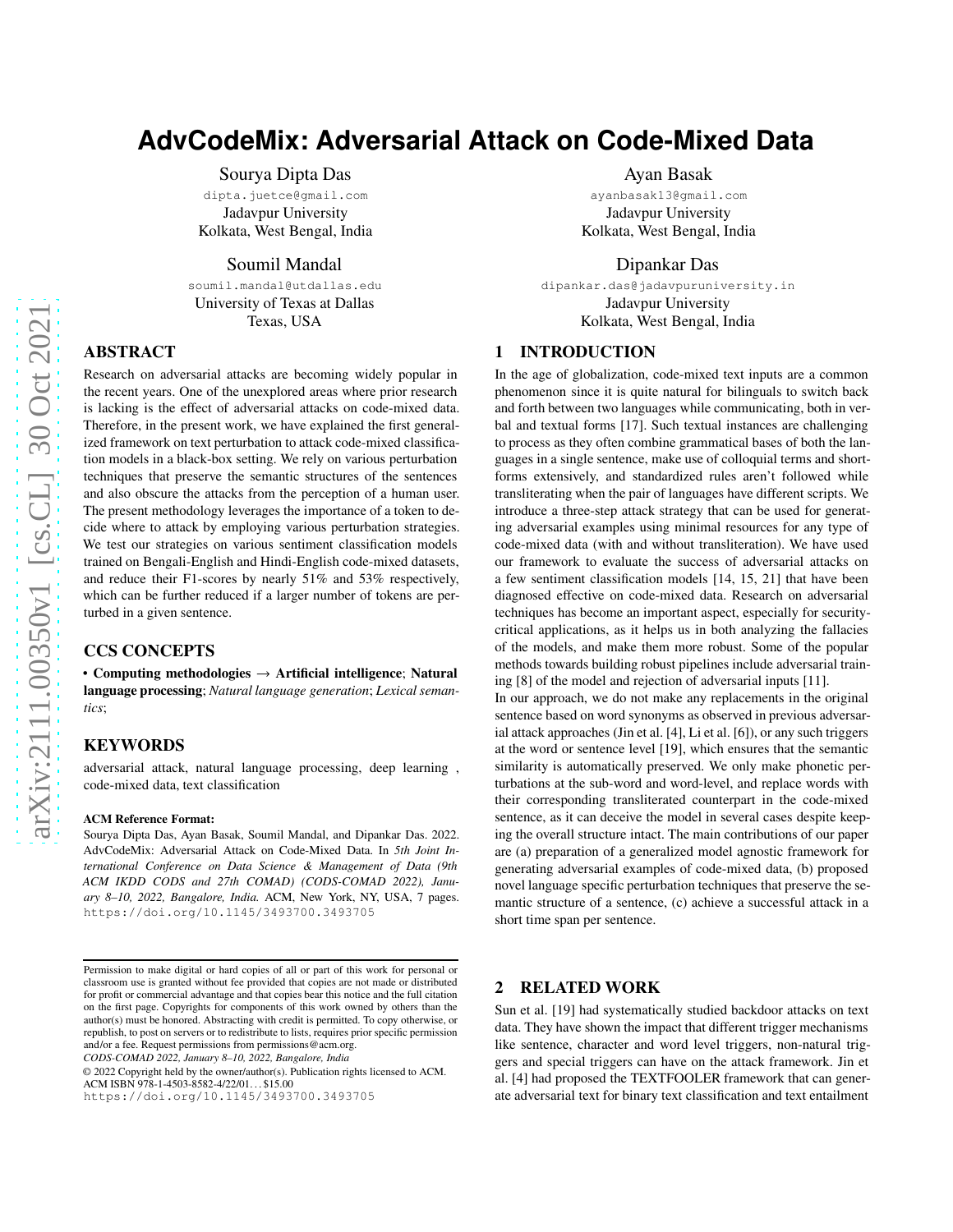CODS-COMAD 2022, January 8-10, 2022, Bangalore, India Sourya Dipta Das, Ayan Basak, Soumil Mandal, and Dipankar Das

tasks and have achieved state-of-the-art results on powerful models like pre-trained BERT, convolutional and recurrent neural networks. A novel and interesting approach, BERT-Attack, was also proposed [\[6](#page-4-7)] where the pre-trained BERT model was used to effectively attack fine-tuned BERT models, as well as traditional LSTM based deep learning models. Liu et al. [\[7](#page-4-9)] have applied the concept of transfer learning using the ERNIE framework, along with adversarial training using a multilingual model, to their work. Tan et al. [\[20](#page-4-10)] have proposed two strong black-box adversarial attack frameworks-one word-level and another phrase-level, the latter one being being particularly effective on XNLI. Ren et al. [\[16](#page-4-11)] had proposed a novel greedy algorithm, the probability weighted word saliency (PWWS), that is based on a synonym substitution strategy. Li et al. [\[5](#page-4-12)] had proposed the TEXTBUGGER framework that outperforms current state-of-the-art adversarial attack frameworks in terms of attack success rate. Gao et al. [\[2\]](#page-4-13) had proposed a framework to generate adversarial text in a black-box setting - DeepWord-Bug which can effectively generate small perturbations in the most critical tokens based on novel scoring strategies for adversarial attack.

# 3 PROBLEM AND CHALLENGES

In this problem, we have a set of N sentences  $X = \{x_1, x_2, ..., x_N\}$ with an associated set of N labels  $Y = \{y_1, y_2, ..., y_N\}$  where total number of classes is  $M$ . For a given pre-trained model,  $F$  needs to do a mapping  $F : X \mapsto Y$  from an input sample,  $x \in X$  to a ground truth label,  $y_{true} \in Y$ . Now, for an input sentence,  $x \in X$ , a valid adversarial example,  $x_{adv}$  must meet the following criteria.

$$
F(x) \neq F(x_{adv}), \text{ and } S_{Sim}(x, x_{adv}) \ge \epsilon \tag{1}
$$

where  $S_{Sim}(.)$  is a semantic and syntactic similarity function and  $\epsilon$  is the minimum similarity between the input and adversarial samples. Here,  $x_{adv} = x + \Delta x$  where  $\Delta x$  is an imperceptible perturbation added into input sentence,  $x$ . The main challenge has been to come up with novel perturbation techniques for code-mixed data. Previous frameworks for monolingual data, language model can not be used to perform perturbations as such a model is currently not available for code-mixed data. In code-mixed data domain, synonymbased replacement strategy will not work as it is very difficult to derive synonyms from bilingual tokens and also their synonyms may have the undesired effect of changing the contextual meaning. Also, simply perturbing characters in a code-mixed token renders it meaningless in most of the cases, as the meaning as well as the semantic structure of a word might be disturbed. Hence, we had to take into account phonetic similarity in order to make token perturbations. We also had to identify language tags of each token correctly in order to perturb them into its complementary language.

# 4 METHODOLOGY

In our proposed framework, we have developed a mechanism to attack text classification models under a black-box setting. The goal of our framework is to identify the  $k$  most important tokens  $w_1$ ,  $w_2$ , ...,  $w_k$  and apply a set of perturbation techniques,  $P = \{p_1, p_2, \ldots, p_k\}$  $p_m$ } on them iteratively until we get  $x_{adv}$  for the corresponding input sentence if attack is successful. More details of these different modules are given in following sub-sections.

#### <span id="page-1-0"></span>4.1 Token Importance Calculation

We consider a sample sentence of *n* tokens,  $X_i = \{w_1, w_2, ..., w_n\}$ . In order to calculate the importance of a particular token in a sentence, we replace that particular token by an UNKNOWN token, and obtain the prediction vector for the modified sentence. Each token is assigned a score  $S_{w_i}$  based on its impact on the sentence using a token importance calculation algorithm, and we select the top *k* tokens as the set of *most-important* tokens (*C<sub>CANDIDATES*) that can</sub> be attacked. The scoring approach is undertaken so that the number of perturbations to the original sentence can be minimized. We calculate the token importance,  $S_{w_i}$ , using the equation below:

$$
S_{w_i} = \begin{cases} V_x(Y^{label}) - V_{x - \{w_i\}}(Y^{pred}), & \text{if } Y^{label} = Y^{pred} \\ (V_x(Y^{label}) - V_{x - \{w_i\}}(Y^{label})) \\ + (V_{x - \{w_i\}}(Y^{pred}) - V_x(Y^{pred})) & \text{if } Y^{label} = Y^{pred} \end{cases}
$$

where,  $V_x$  denotes the model prediction considering all the words in the original sentence, and,  $V_{x-\{w_i\}}$  denotes the model prediction with token  $w_i$  removed.  $Y^{label}$  is the original label class,  $Y^{pred}$  is the predicted class, and  $V_x(Y^{label})$  denotes the probability value of the label class index in the model prediction.

#### 4.2 Perturbation Techniques

Once we have our  $C_{CANDIDATES}$ , from  $X_i$ , we select tokens from this list in descending order of their importance in an iterative manner. Thereafter, we use a variety of perturbation techniques to alter this word in such a manner that it can adhere to the surrounding context and there is no significant change in the semantic structure of the sentence when this word is replaced. At the same time, we need to ensure that the perturbed word looks very much similar to a human-error and has a strong potential to force the target model to make a wrong prediction. We have used 3 perturbation techniques in our algorithm, in the order: (a) sub-word perturbation, (b) character-repetition, and (c) switch-word language. In order to identify a sub-word or character that can be perturbed within a token, we need to identify the language id of the token. We have different dictionaries defined for different languages, hence, language identification using the language id is really important so that we can load up the corresponding dictionary and replace the sub-word or character. We have used a character and phonetic based LSTM model [\[9\]](#page-4-14) to obtain language ids for various tokens present in a sentence.

Sub-Word Perturbation : We have used a pre-existing dictionary of character groups that can be replaced by phonetically similar characters [\[9](#page-4-14)]. Essentially, these groups consists of character uni, bi and trigrams which are phonetically similar and are interchangeably used in social media based on user backgrounds (e.g. *pha* and *f*, *au* and *ow*). Whenever such a character-group is present in any particular word in the given sentence, we replace it with its corresponding value(s) from the dictionary. For example, in Bengali, word 'bhalo'→'valo' (meaning good) and in Hindi, word 'gajab'→'gazb' (meaning surprising). The sub-word perturbation technique ensures that both the meaning as well as the semantic structure is preserved.

Character-Repetition Perturbation : We also observed that character repetition was popular on social media, often to emphasize on something or for humour. Thus, we exploited this property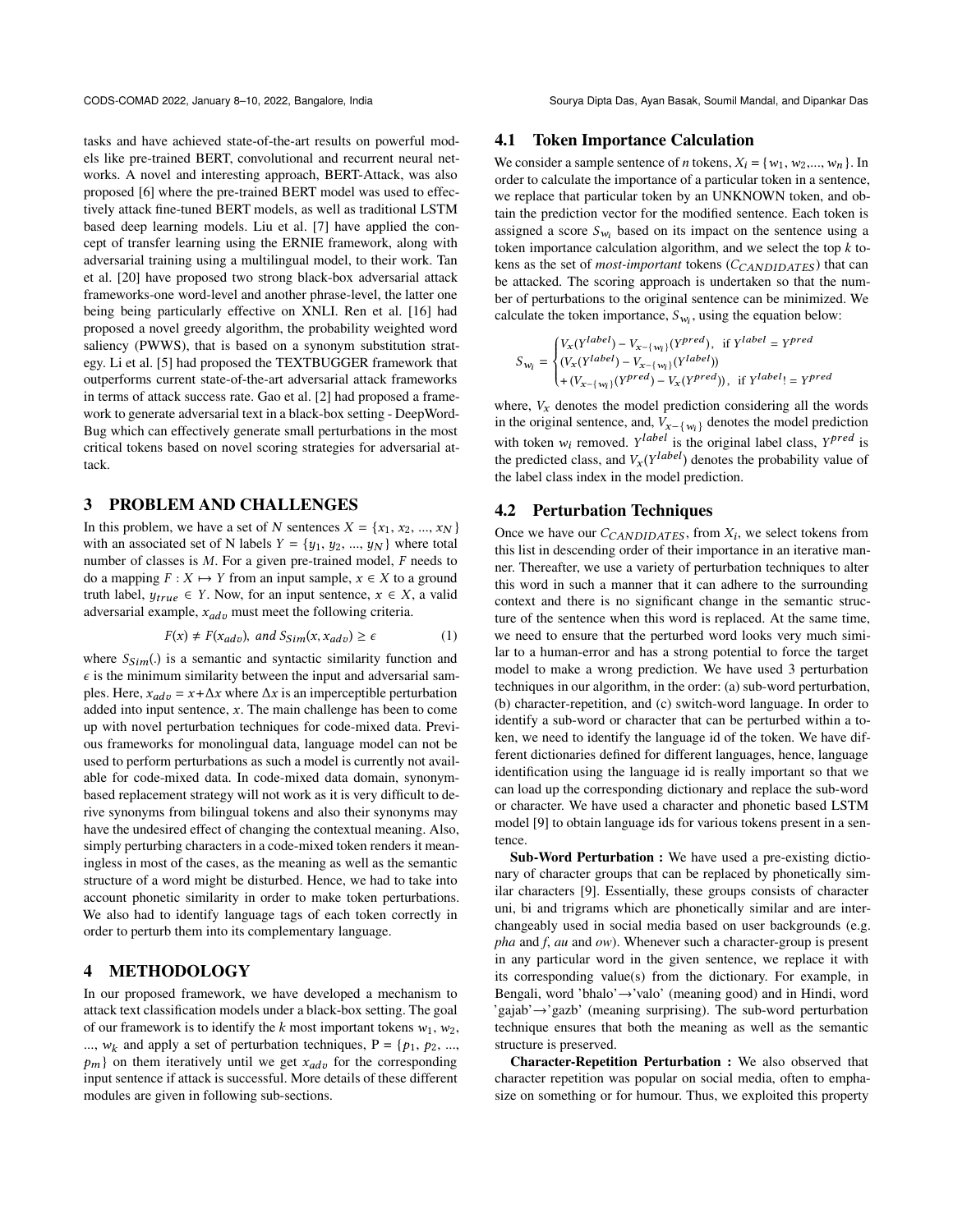and created a dictionary of top characters which are frequently repeated. We select a character from the target word and repeat it once based on its value in the dictionary. Repeating certain characters do not alter the meaning of a word and also preserves its phonetic similarity, however, it might force a model to make a false prediction. For example, in Hindi, word 'mafi'→'mafii' (meaning pardon) and in Bengali, word 'paoa'→'paooa' (meaning getting).

Switch-Word Language Perturbation : Given an input sentence, we have used a character and phonetic based LSTM model [\[9](#page-4-14)] to obtain language ids for various tokens present in it. Once we have the language id of a token, we back-transliterate and translate the word to its complementary language using contextual information and an LSTM-based seq2seq model; for example, 'bacha'→'baby' and in Hindi, 'byaah'→'wedding'. This perturbation technique does not change the meaning of the word and also preserves contextual similarity to a great extent, however, it can force the model to make a false prediction.

#### 4.3 Iterative Inference

In this step, we iteratively choose the next most-important word obtained using the token importance calculation algorithm, perturb it using the attack strategies one by one with subword-perturbation being used in the first trial, followed by character-repetition and switch-word language perturbations. The intuition behind the order of application of the above techniques is that the sub-word and letter-repetition perturbation techniques make changes only to a part of a word which tends to preserve its semantic structure the most. We obtain the model prediction vector,  $F(X_{adv}^{temp})$  and the predicted class,  $Y_i^{pred}$  $\sum_{i}^{pred}$ , by replacing each of these perturbed words in the original sentence. As soon as our prediction label becomes different from the original prediction of the unperturbed sentence, we claim that the attack is successful and terminate the process. If the system is unable to induce an attack even after trying out all possible perturbation techniques, we declare that an attack for the given sentence is unsuccessful. We also calculate the value of the maximum probability drop,  $P_{drop}$ , that has been induced in the label class. We compute the label class probability value from the prediction vector of the adversarial sentence,  $P_{Y}^{temp}$  $Y_i^{temp}$  that has produced the maximum drop among all perturbation techniques, for the current token,  $w_i$ , and the label class probability value,  $P_{V_i}^{pred}$  $Y_i^{pred}$  of the prediction vector obtained using the current perturbation function, and compute their maximum difference,  $P_{prob\_drop}^{max}$ .  $T_{max\_drop}$  is the perturbed token that produces the maximum probability drop in the label class of the prediction vector from  $X_{adv}^{temp}$ , obtained using  $w_i$ . The details of our attack framework is explained in Algorithm [1.](#page-2-0)

# 5 EXPERIMENTS AND RESULTS

We have used a sentiment classification task to demonstrate the capability of our framework. Initially, we had trained deep learning models on the given code-mixed sentiment classification datasets and evaluated their performance on the validation and test sets. We have used the same models to perform inference on the adversarial samples. For models, we have taken into account several of the stateof-the-art models that have been used for sentiment classification

#### <span id="page-2-0"></span>Algorithm 1 CodeMixed Adversarial Attack

**Input:** Sentence  $X_i = \{w_1, w_2, ..., w_n\}$ , Set of token perturbation functions  $f_{\mathbf{p}_w} = \{f_{\mathbf{p}_1}, f_{\mathbf{p}_2}, f_{\mathbf{p}_3}\}\,$ , the corresponding ground truth label  $Y_i^{label}$ , target model  $F$ , maximum number of words to perturb  $k$ .

Output: Attack Success Flag, Predicted Label after attack, Probability Drop

- 1: Obtain model prediction vector,  $F(X_i)$ , with  $X_i$
- 2: Calculate  $P_{Y_i}^{temp} = F(X_i) [Y_i^{label}]$
- 3: Initialization:  $X_{\text{adv}} \leftarrow X_i$
- 4: **for** each word  $w_i$  in  $X_i$  **do**
- 5: Calculate the importance score  $S_{w_i}$  of  $w_i$  using Eq. [\(4.1\)](#page-1-0)
- 6: end for
- 7: Obtain a final set of words T sorted by word importance scores  $Sw_i$ .
- 8: Select the top  $k$  most important words using  $Sw_i$  from  $T$  as
- CCANDIDATES
- 9: for each word  $w_k$  in  $C_{CANDIDATES}$  do<br>10: Initialization:  $P^{max}$   $\leftarrow -1$
- 10: **Initialization**:  $P_{prob\_drop}^{max} \leftarrow -1$
- 11: **Initialization**:  $T_{max\_drop} \leftarrow$  None
- 12: **for** each perturbation technique  $f_{p_i}$  from  $f_{p_w}$  do
- 13: Generate perturbed word  $w_k^{pi}$  of  $w_k$ , using  $f_{p_i}$
- 
- 14:  $X_{\text{cdv}}^{\text{term}} = X_{\text{adv}}^{\text{cut}}$  with  $w_k$  replaced by  $w_k^{\text{temp}}$ <br>15: Obtain current model prediction with  $X_{\text{adv}}^{\text{temp}}$ ,  $F(X_{\text{adv}}^{\text{temp}})$
- 16: Calculate  $Y_i^{pred} = argmax(F(X_{adv}^{temp}))$ <br>
17:  $P_{Y_i}^{pred} = F(X_{adv}^{temp}) [Y_i^{label}]$

```
17:
```

```
18: if Y_i^{pred}! = Y_i^{label} then
```

```
19: return True, Y_i^{pred}, P_{prob\_drop}^{max}20:
```

```
21: P_{drop} = P_{Y_i}^{temp} - P_{Y_i}^{pred}<br>
22: if P_{drop} > P_{prob\_drop}^{max} then
```

```
23: P_{prob\_drop}^{max} = P_{drop}
```
- 24:  $T_{max\_drop} = w_k^p$
- 25: end if
	-
- 26: end if  $27<sup>°</sup>$  end for
	-
- 28:  $X_{adv} = X_{adv}$  with  $w_k$  replaced by  $T_{max}$  drop
- 29:  $\sum_{i}^{temp} = F(X_{adv})[Y_i]$
- 30: end for
- 31: return False,  $Y_{i}^{label}$ ,  $P_{provb\_drop}^{max}$

over the years and have decided to finalize Bi-LSTM-CNN [\[3\]](#page-4-15), Bi-GRU-CNN [\[3\]](#page-4-15), Transformer [\[12\]](#page-4-16), char-CNN [\[21](#page-4-3)] and mBERT [\[15](#page-4-2)] based architectures for demonstration of the model agnostic nature of our adversarial attack technique. The maximum input sequence length, vocabulary size, learning rate for these experiments were set at 25, 17k, and 0.001 respectively. We have summarized our results using F1-score, mean attack time per sentence, Mean Opinion Score (MOS) [\[18](#page-4-17)], and Adversarial Attack Success Rate  $(SR_{Ad}n)$ which is, the proportion of test data points on which adversarial attack has been successful, in Tables [1,](#page-3-0) [2.](#page-3-1)

Evaluation Metric : Here, we used Mean Opinion Score (MOS) [\[18](#page-4-17)] to evaluate our system. Cosine similarity is not applicable in this case as there is no pre-existing model to obtain the embeddings of code-mixed sentences. We were supported by a group of volunteers who had been provided a list of 100 questions each, for each one of the models. The MOS for each model is calculated by taking the average MOS given by different human participants involved in the study. Each participant was asked to enter a score in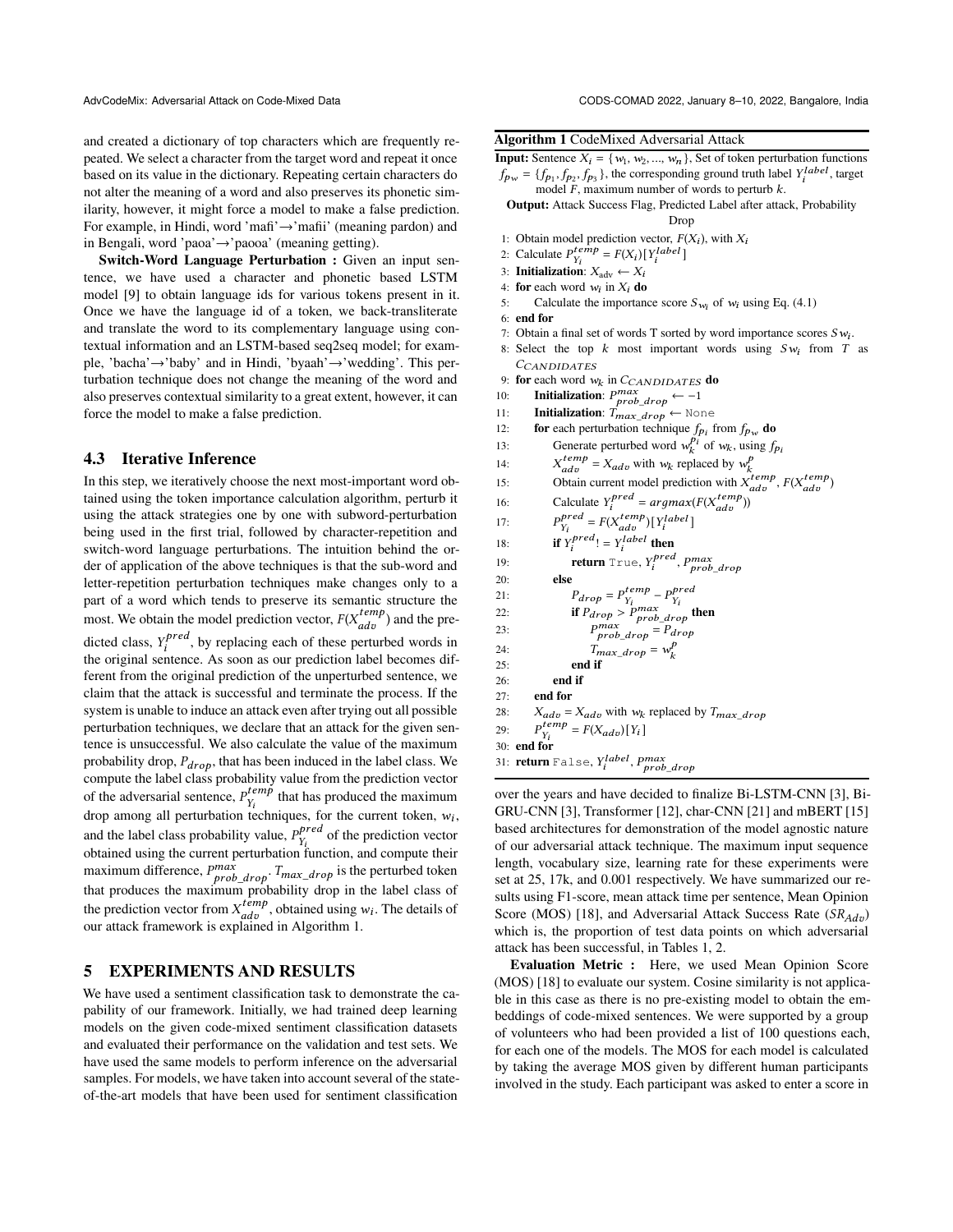<span id="page-3-0"></span>

|                    | <b>Before</b>                |        |         |            |             |        | <b>After Attack</b> |                    |            |        |         |            |            |
|--------------------|------------------------------|--------|---------|------------|-------------|--------|---------------------|--------------------|------------|--------|---------|------------|------------|
| Model              | <b>Top 2 Words</b><br>Attack |        |         |            | Top 4 Words |        |                     | <b>Top 8 Words</b> |            |        |         |            |            |
|                    | F1                           | F1     | Time(s) | <b>MOS</b> | $SR_{Adv}$  | F1     | Time(s)             | <b>MOS</b>         | $SR_{Adv}$ | F1     | Time(s) | <b>MOS</b> | $SR_{Adv}$ |
| <b>Bi-LSTM-CNN</b> | 0.8800                       | 0.5141 | 0.6504  | 0.1250     | 0.4678      | 0.3100 | 0.6641              | 0.1250             | 0.63       | 0.2851 | 0.8267  | 0.4286     | 0.6901     |
| <b>Bi-GRU-CNN</b>  | 0.9046                       | 0.5416 | 0.5922  | 0.2083     | 0.4436      | 0.3722 | 0.7015              | 0.2500             | 0.6129     | 0.3024 | 0.7835  | 0.3496     | 0.687      |
| Transformer        | 0.8736                       | 0.5579 | 0.3168  | 0.1250     | 0.4997      | 0.4500 | 0.3605              | 0.2917             | 0.5335     | 0.3811 | 0.4096  | 0.8750     | 0.601      |
| char-CNN           | 0.8708                       | 0.5441 | 0.5486  | 0.3750     | 0.4414      | 0.3948 | 0.6072              | 0.4150             | 0.5836     | 0.3338 | 0.7144  | 0.5000     | 0.6543     |
| mBERT              | 0.8921                       | 0.7197 | 0.7984  | 0.2083     | 0.2673      | 0.5809 | 0.9766              | 0.9167             | 0.3974     | 0.4820 | 1.9569  | 1.0417     | 0.4954     |

Table 1: Adversarial Attack Results On Different Models - Hindi-English Code-Mixed Data

Table 2: Adversarial Attack Results On Different Models - Bengali-English Code-Mixed Data

<span id="page-3-1"></span>

|                    | <b>Before</b> |                    | <b>After Attack</b> |            |                    |        |         |                    |            |        |         |            |            |
|--------------------|---------------|--------------------|---------------------|------------|--------------------|--------|---------|--------------------|------------|--------|---------|------------|------------|
| <b>Model</b>       | Attack        | <b>Top 2 Words</b> |                     |            | <b>Top 4 Words</b> |        |         | <b>Top 8 Words</b> |            |        |         |            |            |
|                    | F1            | F1                 | Time(s)             | <b>MOS</b> | $SR_{Adv}$         | F1     | Time(s) | <b>MOS</b>         | $SR_{Adv}$ | F1     | Time(s) | <b>MOS</b> | $SR_{Adv}$ |
| <b>Bi-LSTM-CNN</b> | 0.8966        | 0.7147             | 0.5052              | 0.2083     | 0.2778             | 0.4828 | 0.5938  | 0.2917             | 0.5122     | 0.3296 | 0.6967  | 0.4096     | 0.667      |
| <b>Bi-GRU-CNN</b>  | 0.8927        | 0.7255             | 0.5374              | 0.0833     | 0.263              | 0.5078 | 0.6410  | 0.4150             | 0.4836     | 0.3496 | 0.7628  | 0.7067     | 0.6819     |
| Transformer        | 0.8984        | 0.6852             | 0.3643              | 0.3750     | 0.3001             | 0.4726 | 0.4473  | 0.7083             | 0.5037     | 0.3149 | 0.5240  | 0.8333     | 0.6532     |
| char-CNN           | 0.8600        | 0.6185             | 0.4217              | 0.2917     | 0.4401             | 0.4957 | 0.4664  | 0.3750             | 0.4889     | 0.4191 | 0.5335  | 0.5000     | 0.562      |
| mBERT              | 0.9132        | 0.8365             | 0.6843              | 0.1428     | 0.158              | 0.7008 | 0.8821  | 0.4286             | 0.2768     | 0.5155 | .1967   | 0.5714     | 0.4369     |

the range 0−4 for each perturbed sentence among a list of perturbed sentences produced by that particular model, for a different configuration of the number of perturbed words; a 0 indicates maximum similarity to the original sentence, while a 4 indicates the least.

Data Sets Details : We have used two code-mixed sentiment classification datasets on two different language pairs, "*Bn-En*" [\[10](#page-4-18)] and "*Hin-En*" [\[13\]](#page-4-19) for our experiments to evaluate the effectiveness of our method. The "*Bn-En*" dataset contains 3206 and 943 samples in the training and test sets, while the "*Hin-En*" dataset contains 13845 and 1846 samples in training and test sets, respectively. The average length of sentences in "*Bn-En*", "*Hin-En*" are 15, 12, respectively, and the mean Code-Mixing Index (CMI) [\[1\]](#page-4-20) for "*Bn-En*" and "*Hin-En*" datasets are 22.1, 18.57 respectively.

Attacking Results and Ablation Study : From the results shown in Table [1,](#page-3-0) we can observe that the attack framework has been successful in forcing the models to make wrong predictions. Our approach is faster than other conventional approaches as those frameworks use another deep learning model or token similarity algorithm to bring about a successful perturbation. However, we use a hashing-based approach to partially or completely perturb tokens, which speeds up the entire operation to a huge extent. mBERT and char-CNN have proven to be slightly more robust to adversarial attack than rest of the other models. In case of char-CNN, it can be attributed to the fact that there is no issue with characters being outof-vocabulary; also, the words are represented by capturing information at the character level and the perturbation techniques affect only a certain fraction of characters of a word. Thus, there is a lesser scope of information loss in the token embedding vectors. The resistance of the mBERT model to adversarial attack can be justified on the grounds that it is pre-trained on a huge corpus of multilingual data, and the tokenization is done at the sub-word level, hence, perturbations that do not significantly alter the semantic structure and meaning of a sentence are robust to an attack. Table [2](#page-3-1) shows that the attack framework was successful in adversarial attacks on the given models, with mBERT and char-CNN remaining significantly more

#### <span id="page-3-2"></span>Table 3: Code-mixed Perturbation Performance Study

| <b>Dataset</b> | <b>Perturbation Methods</b> | SR <sub>Perturb</sub> |
|----------------|-----------------------------|-----------------------|
|                | Sub-Word                    | 85.9                  |
| $Bn-En$        | <b>Character-Repetition</b> | 93.08                 |
|                | Switch-Word Language        | 79.94                 |
|                | Sub-Word                    | 88.5                  |
| Hin-En         | <b>Character-Repetition</b> | 90.52                 |
|                | Switch-Word Language        | 87                    |

resilient to adversarial attacks than the other models. The mBERT model remains the most robust model in this case as well.

We have also performed an experiment as ablation study to estimate the effectiveness of each of the 3 perturbation techniques by enumerating the corresponding perturbation success rate  $(SR_{Perturb})$ , which is the percentage of the vocabulary words that could be successfully perturbed using the given technique. From Table [3,](#page-3-2) we infer that the letter-repetition technique is the most successful in Bengali-English data due to a possibility of fewer changes in the word semantic structure, and sub-word perturbation turns out to be the most effective in the Hindi-English data, which can be attributed to a greater sense of the semantic structure of the code-mixed tokens to changes at the sub-word level.

#### 6 CONCLUSION

In this paper, we have presented a generic framework that can attack code-mixed classification models by identifying and perturbing important tokens. Our word-importance calculation algorithm ensures that an attack is successful with a very low percentage of word perturbations in the original sentence, and the entire process is completed within a very short duration. Also, the low values of MOS indicate that the perturbed sentences are very similar to the original ones. We have been able to reduce the F1-scores of both Bengali-English and Hindi-English code-mixed datasets, which shows that our attack framework can be successful with a variety of language pair.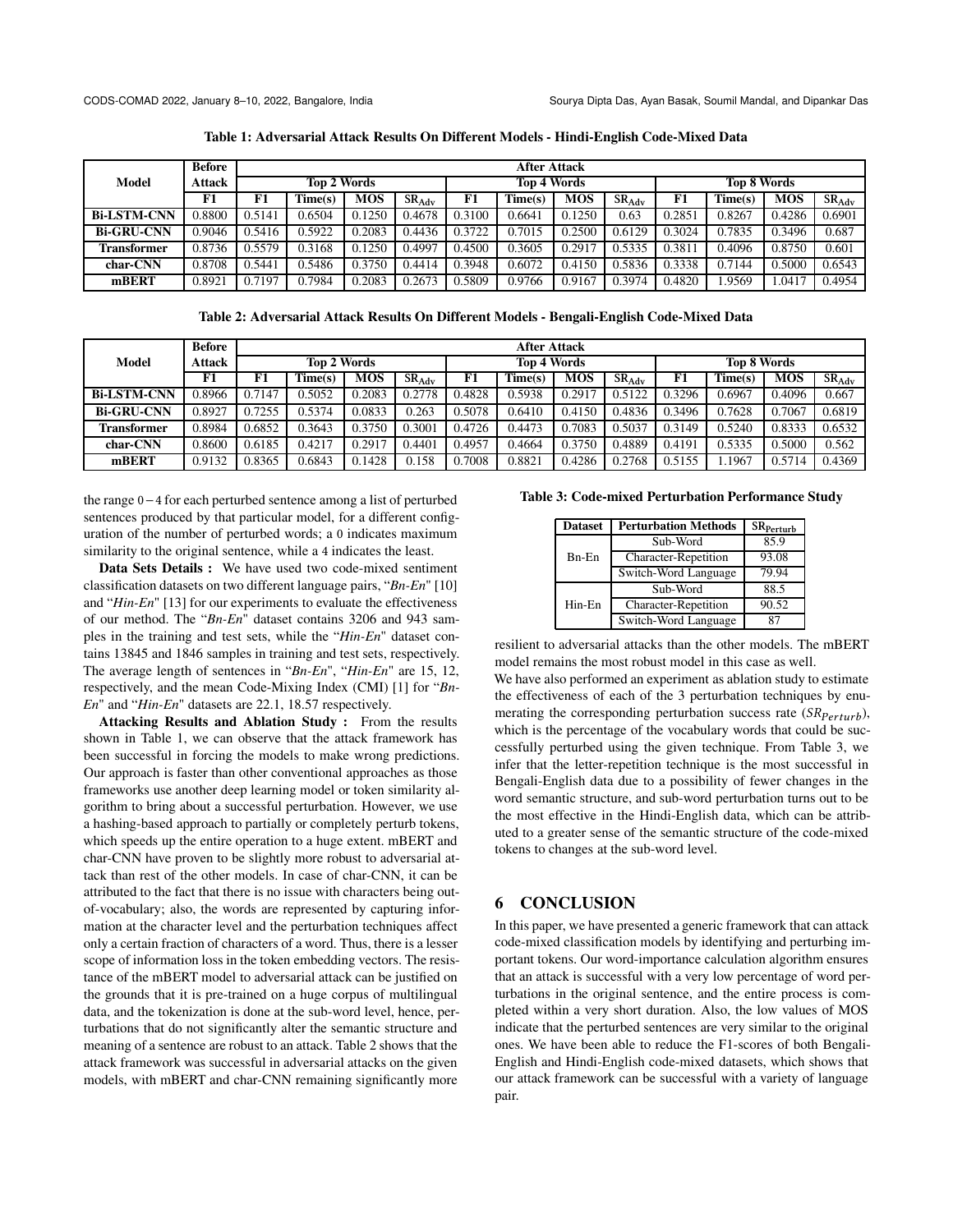#### **REFERENCES**

- <span id="page-4-20"></span>[1] Amitava Das and Björn Gambäck. 2014. Identifying Languages at the Word Level in Code-Mixed Indian Social Media Text. In *Proceedings of the 11th International Conference on Natural Language Processing*. NLP Association of India, Goa, India, 378–387. <https://www.aclweb.org/anthology/W14-5152>
- <span id="page-4-13"></span>[2] Ji Gao, Jack Lanchantin, Mary Lou Soffa, and Yanjun Qi. 2018. Black-box generation of adversarial text sequences to evade deep learning classifiers. In *2018 IEEE Security and Privacy Workshops (SPW)*. IEEE, 50–56.
- <span id="page-4-15"></span>[3] Anupam Jamatia, Steve Swamy, Björn Gambäck, Amitava Das, and Swapam Debbarma. 2020. Deep Learning Based Sentiment Analysis in a Code-Mixed English-Hindi and English-Bengali Social Media Corpus. *International journal on artificial intelligence tools* 29, 5 (2020).
- <span id="page-4-6"></span>[4] Di Jin, Zhijing Jin, Joey Tianyi Zhou, and Peter Szolovits. 2020. Is bert really robust? a strong baseline for natural language attack on text classification and entailment. In *Proceedings of the AAAI conference on artificial intelligence*, Vol. 34. 8018–8025.
- <span id="page-4-12"></span>[5] Jinfeng Li, Shouling Ji, Tianyu Du, Bo Li, and Ting Wang. 2018. Textbugger: Generating adversarial text against real-world applications. *arXiv preprint arXiv:1812.05271* (2018).
- <span id="page-4-7"></span>[6] Linyang Li, Ruotian Ma, Qipeng Guo, Xiangyang Xue, and Xipeng Qiu. 2020. Bert-attack: Adversarial attack against bert using bert. *arXiv preprint arXiv:2004.09984* (2020).
- <span id="page-4-9"></span>[7] Jiaxiang Liu, Xuyi Chen, Shikun Feng, Shuohuan Wang, Xuan Ouyang, Yu Sun, Zhengjie Huang, and Weiyue Su. 2020. Kk2018 at SemEval-2020 task 9: Adversarial training for code-mixing sentiment classification. *arXiv preprint arXiv:2009.03673* (2020).
- <span id="page-4-4"></span>[8] Aleksander Madry, Aleksandar Makelov, Ludwig Schmidt, Dimitris Tsipras, and Adrian Vladu. 2017. Towards deep learning models resistant to adversarial attacks. *arXiv preprint arXiv:1706.06083* (2017).
- <span id="page-4-14"></span>[9] Soumil Mandal, Sourya Dipta Das, and Dipankar Das. 2018. Language identification of bengali-english code-mixed data using character & phonetic based lstm models. *arXiv preprint arXiv:1803.03859* (2018).
- <span id="page-4-18"></span>[10] Soumil Mandal, Sainik Kumar Mahata, and Dipankar Das. 2018. Preparing bengali-english code-mixed corpus for sentiment analysis of indian languages. *arXiv preprint arXiv:1803.04000* (2018).
- <span id="page-4-5"></span>[11] Dongyu Meng and Hao Chen. 2017. Magnet: a two-pronged defense against adversarial examples. In *Proceedings of the 2017 ACM SIGSAC conference on computer and communications security*. 135–147.
- <span id="page-4-16"></span>[12] Daniel Palomino and Jose Ochoa-Luna. 2020. Palomino-Ochoa at SemEval-2020 Task 9: Robust System based on Transformer for Code-Mixed Sentiment Classification. arXiv[:2011.09448](https://arxiv.org/abs/2011.09448) [cs.CL]
- <span id="page-4-19"></span>[13] Braja Gopal Patra, Dipankar Das, and Amitava Das. 2018. Sentiment Analysis of Code-Mixed Indian Languages: An Overview of SAIL\_Code-Mixed Shared Task@ ICON-2017. *arXiv preprint arXiv:1803.06745* (2018).
- <span id="page-4-1"></span>[14] Parth Patwa, Gustavo Aguilar, Sudipta Kar, Suraj Pandey, Srinivas PYKL, Björn Gambäck, Tanmoy Chakraborty, Thamar Solorio, and Amitava Das. 2020. Semeval-2020 task 9: Overview of sentiment analysis of code-mixed tweets. *arXiv e-prints* (2020), arXiv–2008.
- <span id="page-4-2"></span>[15] Telmo Pires, Eva Schlinger, and Dan Garrette. 2019. How multilingual is multilingual bert? *arXiv preprint arXiv:1906.01502* (2019).
- <span id="page-4-11"></span>[16] Shuhuai Ren, Yihe Deng, Kun He, and Wanxiang Che. 2019. Generating natural language adversarial examples through probability weighted word saliency. In *Proceedings of the 57th annual meeting of the association for computational linguistics*. 1085–1097.
- <span id="page-4-0"></span>[17] Shikaripur N Sridhar and Kamal K Sridhar. 1980. The syntax and psycholinguistics of bilingual code mixing. *Canadian Journal of Psychology/Revue canadienne de psychologie* 34, 4 (1980), 407.
- <span id="page-4-17"></span>[18] Robert C Streijl, Stefan Winkler, and David S Hands. 2016. Mean opinion score (MOS) revisited: methods and applications, limitations and alternatives. *Multimedia Systems* 22, 2 (2016), 213–227.
- <span id="page-4-8"></span>[19] Lichao Sun. 2020. Natural backdoor attack on text data. *arXiv preprint arXiv:2006.16176* (2020).
- <span id="page-4-10"></span>[20] Samson Tan and Shafiq Joty. 2021. Code-Mixing on Sesame Street: Dawn of the Adversarial Polyglots. *arXiv preprint arXiv:2103.09593* (2021).
- <span id="page-4-3"></span>[21] Xiang Zhang, Junbo Zhao, and Yann LeCun. 2015. Character-level convolutional networks for text classification. *arXiv preprint arXiv:1509.01626* (2015).

# A APPENDIX

# B QUALITATIVE RESULTS

In Tables [5](#page-6-1) and [4,](#page-5-0) we show the qualitative results of the effect of our perturbation algorithm on both the Bengali-English and Hindi-English code-mixed datasets. We observe that the perturbations that have been introduced in the sentences are negligible when the number of perturbed tokens are lesser, which can be attributed to an unintentional human error or a typing error. However, as the number of tokens perturbed increases, the attack success rate increases while the quality of sentences degrade. The perturbations do not alter the overall meaning of a sentence, neither does it effect the semantic structure. Hence, our perturbation algorithm can attack deep learning models in a very subtle manner.

#### C ERROR ANALYSIS

We observe that it is relatively easy to produce an adversarial attack in the case of shorter sentences. It can be partially explained by the fact that in many cases, a particular word might have a much higher contribution to the overall context of a short sentence compared to a longer sentence. Hence, we are easily able to switch the predicted label for a shorter sentence after perturbing less than four tokens only, while we might need to perturb a larger number of tokens in the case of a longer sentence. Also, some perturbations like the letter repetition perturbation might add a larger number of redundant characters to a word which might be quite conspicuous, however, they do not alter the meaning of the sentence and is unable to "fool" the model because of its phonetic similarity. We have provided some unsuccessful adversarial samples on mBERT model for both Bengali-English and Hindi-English datasets in Tables [6](#page-6-2) and [7.](#page-6-3)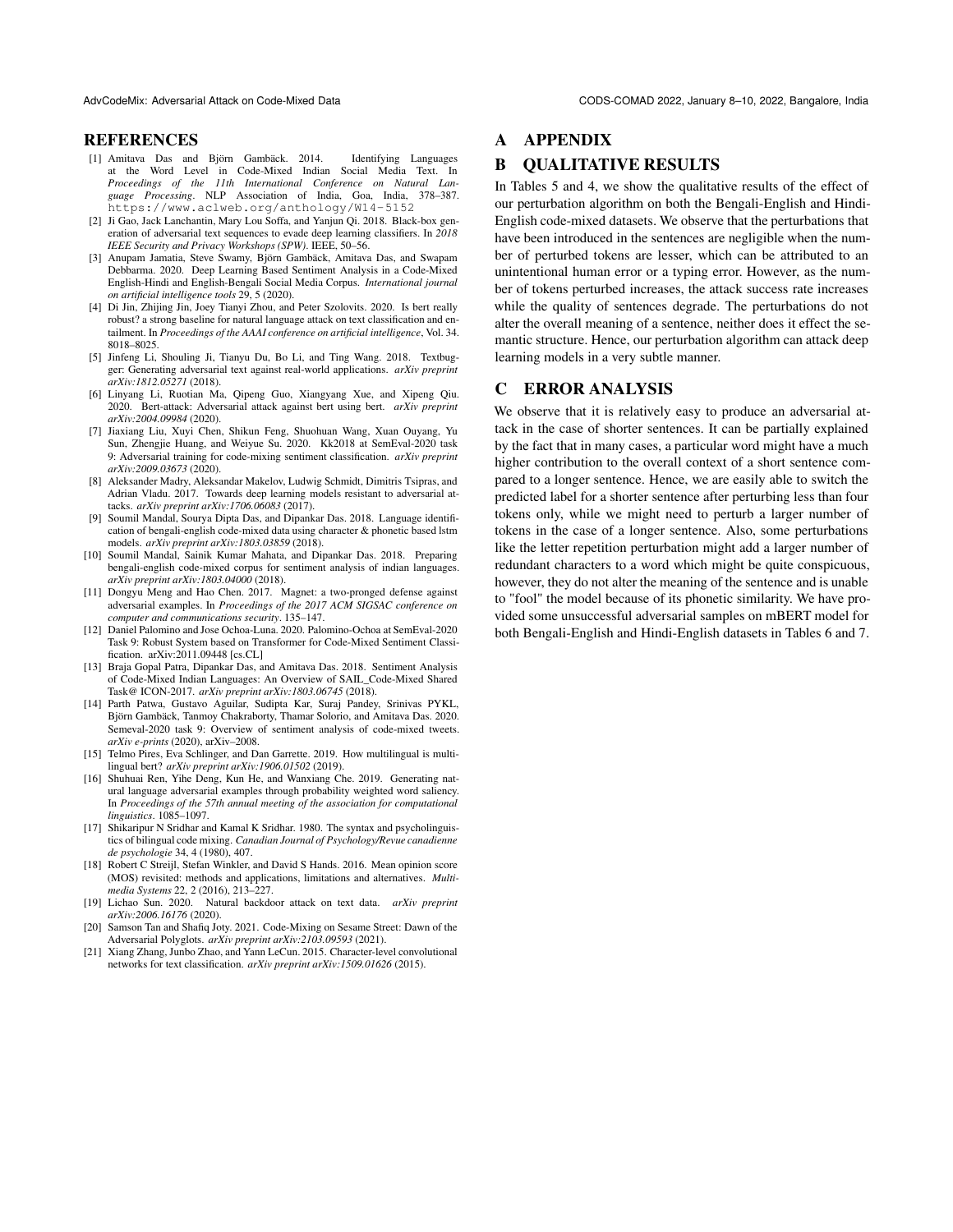<span id="page-5-0"></span>

|                              | Input Text : pick up da cal damn dumb gal he neds u dhaniya pyar krti h<br>tu use bat kr use mar rha hoga wo andar se |                                                                                                                    |                               |                           |                    |                |  |  |  |
|------------------------------|-----------------------------------------------------------------------------------------------------------------------|--------------------------------------------------------------------------------------------------------------------|-------------------------------|---------------------------|--------------------|----------------|--|--|--|
| <b>Model</b>                 | <b>Perturbation</b><br>Level<br>(K)                                                                                   | <b>Examples</b>                                                                                                    | <b>Ground</b><br><b>Truth</b> | <b>Predicted</b><br>Label | Perturbed<br>Label | <b>MOS</b>     |  |  |  |
| <b>Bi-LSTM</b><br><b>CNN</b> | $\overline{2}$                                                                                                        | piiik up da cal damn dumb gal he neds u dhaniya pyar krti h<br>tu use bat kr use mar rha hoga wo andar se          |                               |                           | neutral            | 0.125          |  |  |  |
|                              | 4                                                                                                                     | pick up da call damn dumb gal he neds u dhaniya pyar krti h<br>tu use bat kr use mar rha hoga wo andar se          | neutral                       | neutral                   | neutral            | $\overline{0}$ |  |  |  |
|                              | 8                                                                                                                     | pick up da cal damn dumb gal he neds u dhaniya pyar krti h<br>tu use bat kr use mar rha haaga wo within se         |                               |                           | neutral            | 0.125          |  |  |  |
| <b>Bi-GRU</b>                | $\overline{2}$                                                                                                        | pick up da cal damn dumb gaal he neds u dhaniya pyar krti h<br>tu use talk kr use mar rha hoga wo andar se         | neutral                       | neutral                   | neutral            | 0.125          |  |  |  |
| <b>CNN</b>                   | $\overline{4}$                                                                                                        | pick up da cal damn dumb gaal he neds u dhniya pyar krti h<br>tu use talk kr use mar rha hoga wo andar se          |                               |                           | negative           | 0.125          |  |  |  |
|                              | 8                                                                                                                     | pick up da cal damn dumb glll he neds u dhniya pyar krti h<br>tu use talk kr use mar rha hoga wo andar se          |                               |                           | negative           | 0.150          |  |  |  |
| charCNN                      | 2                                                                                                                     | pick up da cal damn dumb gal he neees u dhaniya pyar krti h<br>tu use bat kr use mar rha hoga wo andr se           | neutral                       | neutral                   | negative           | 0.125          |  |  |  |
|                              | 4                                                                                                                     | pick up da cal dmn dumb gal he neds u dhaniya pyar krti h<br>tu use bat kr use mar rha hoga wo andr se             |                               |                           | neutral            | 0.125          |  |  |  |
|                              | 8                                                                                                                     | pick up daa clll dmn dumb gal he neds u dhaniya pyar krti h<br>tu use bat kr use mar rha hooga wo andaarrrr se     |                               |                           | negative           | 0.250          |  |  |  |
| <b>Transformer</b>           | $\overline{2}$                                                                                                        | pick up da cal damn dumb ladki he neds pyar krti<br>tu use bat kr use mar rha hoga wo andar se                     | neutral                       | neutral                   | neutral            | 0.125          |  |  |  |
|                              | 4                                                                                                                     | pick up da cal damn duumb ladki he neds pyar krti<br>tu use bat kr use mar rha hoga wo andar se                    |                               |                           | positive           | 0.125          |  |  |  |
|                              | 8                                                                                                                     | pick up da cal damn goonga ladki he neds u dhaniya pyar krti h<br>tu use bat kr use mar rha hoga wo andar se       |                               |                           | positive           | 0.125          |  |  |  |
| mBERT                        | $\overline{c}$                                                                                                        | pick up da cal damn dumb gal hee neds dhaniya pyaarr krti<br>tu use bat kr use mar rha hoga wo andar se            | neutral                       | neutral                   | neutral            | 0.125          |  |  |  |
|                              | $\overline{4}$                                                                                                        | pick up da cal damn dumb gal hee neds dhaniya pyaarr krti<br>tu use bat kr use mar rha hoga wo andar se            |                               |                           | neutral            | 0.125          |  |  |  |
|                              | 8                                                                                                                     | pick up da cal damn dumb gal Hee nedee dhaniya paaarr krtii<br>tu useeee bat kr useeee mar rha hoga wo insiderr se |                               |                           | negative           | 0.375          |  |  |  |

# Table 4: Hindi-English Adversarial Attack Samples